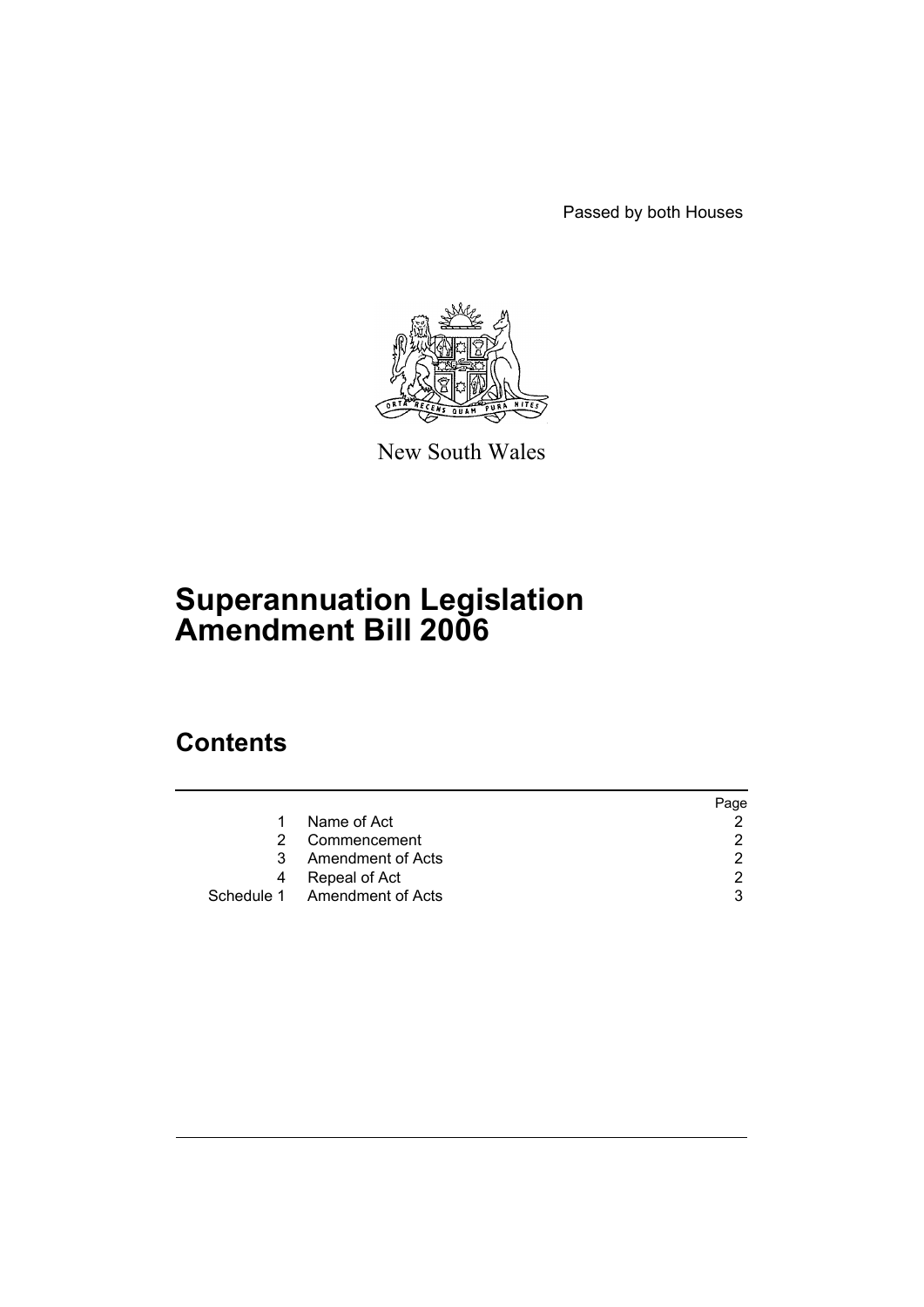*I certify that this PUBLIC BILL, which originated in the LEGISLATIVE ASSEMBLY, has finally passed the LEGISLATIVE COUNCIL and the LEGISLATIVE ASSEMBLY of NEW SOUTH WALES.*

> *Clerk of the Legislative Assembly. Legislative Assembly, Sydney, , 2006*



New South Wales

## **Superannuation Legislation Amendment Bill 2006**

Act No , 2006

An Act to amend various public sector and parliamentary superannuation Acts with respect to police hurt on duty benefits, police superannuation benefits, the making of salary sacrifice contributions, the determination of salary for superannuation purposes and the nomination of the commencement of the payment of pensions; and for other purposes.

*I have examined this Bill, and find it to correspond in all respects with the Bill as finally passed by both Houses.*

*Chairman of Committees of the Legislative Assembly.*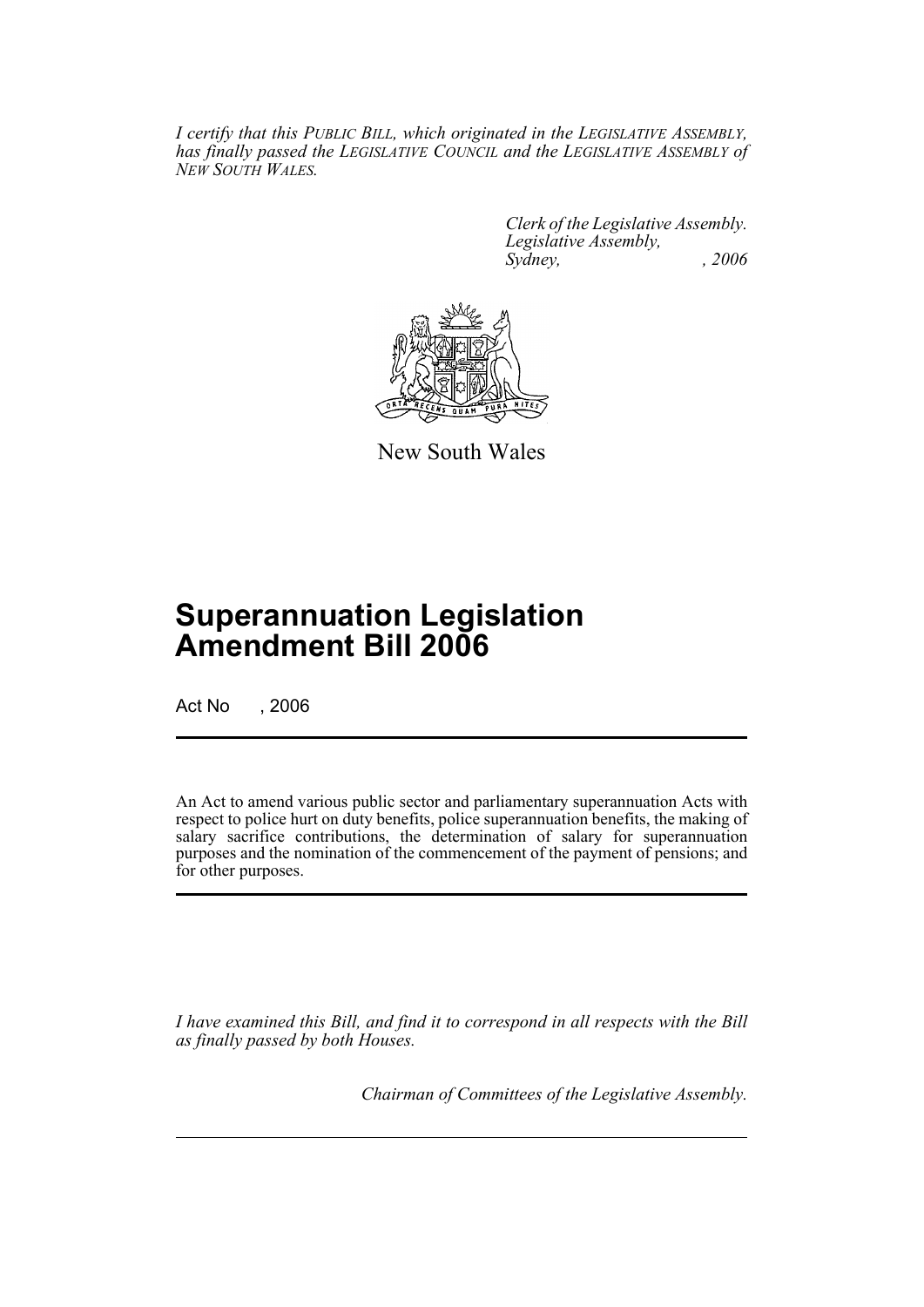### **The Legislature of New South Wales enacts:**

### **1 Name of Act**

This Act is the *Superannuation Legislation Amendment Act 2006*.

### **2 Commencement**

This Act commences on a day or days to be appointed by proclamation.

### **3 Amendment of Acts**

The Acts specified in Schedule 1 are amended as set out in that Schedule.

### **4 Repeal of Act**

- (1) This Act is repealed on the day following the day on which all of the provisions of this Act have commenced.
- (2) The repeal of this Act does not, because of the operation of section 30 of the *Interpretation Act 1987*, affect any amendment made by this Act.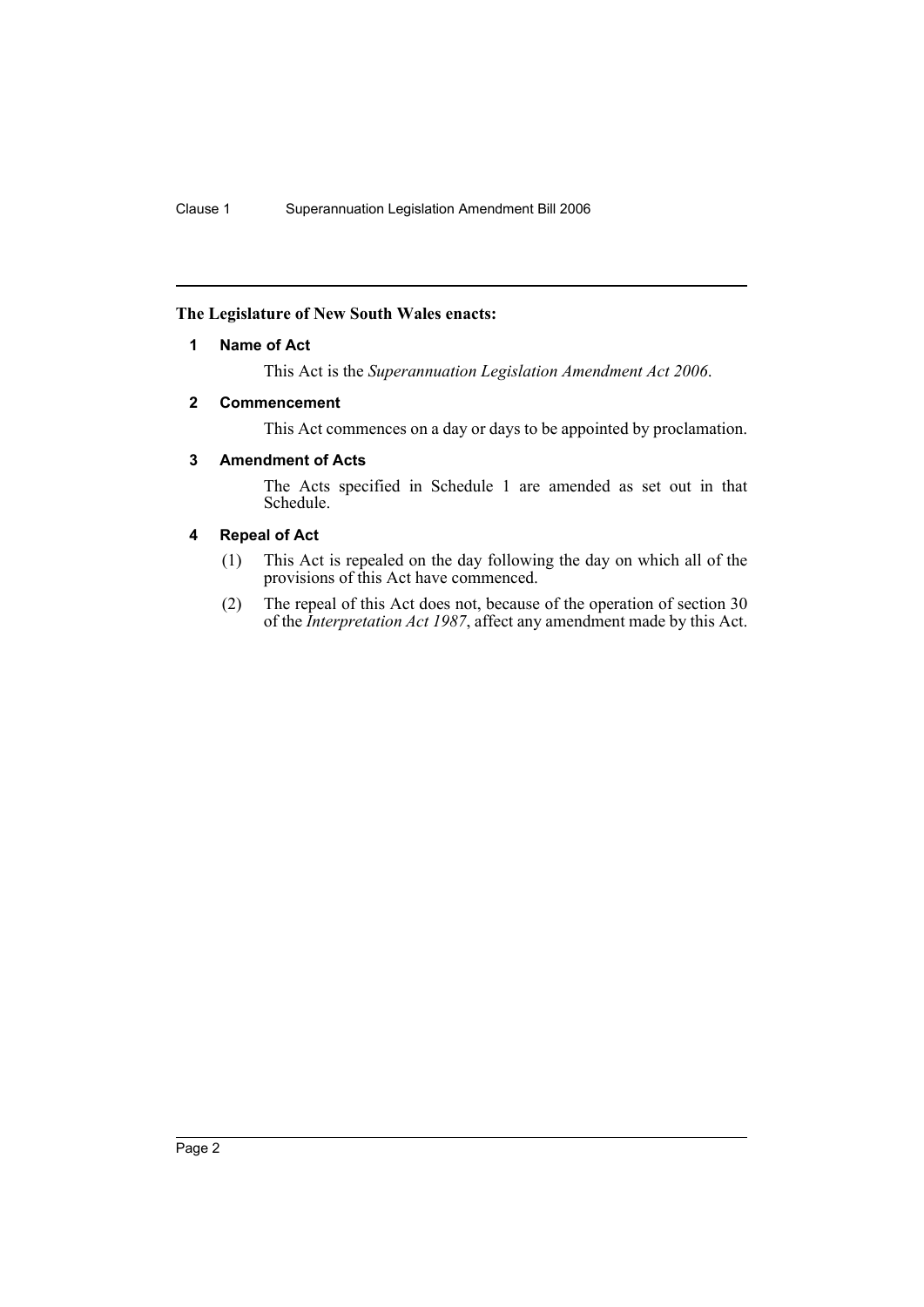Amendment of Acts **Schedule 1** and the set of Acts Schedule 1

## **Schedule 1 Amendment of Acts**

(Section 3)

## **1.1 Parliamentary Contributory Superannuation Act 1971 No 53 Section 32D**

Insert after section 32C:

#### **32D Nominating commencement date of pension**

- (1) Despite any other provision of this Act, the payment period of a pension under this Act to which a person is entitled to payment commences on:
	- (a) if a date is nominated in accordance with this section—the date so nominated, or
	- (b) in any other case—the default date.
- (2) A person who is, or is to be, entitled to be paid a pension under this Act may, by notice in writing served on the trustees, nominate the date on which the payment period commences, if such a nomination is not inconsistent with a relevant Commonwealth superannuation standard.
- (3) A notice under this section must:
	- (a) nominate the date on which the payment period commences, and
	- (b) be in the form approved by the trustees, and
	- (c) be served on the trustees not later than the expiry date.
- (4) A notice under this section must not nominate a date earlier than the default date.
- (5) A notice under this section is irrevocable.
- (6) This section does not affect whether any person is entitled to a pension or when any person becomes entitled to a pension.
- (7) A person is not entitled to payment of a pension under this Act in respect of any period earlier than the commencement of the payment period of the pension.
- (8) In this section: *default date* means, in respect of a pension under this Act, the date on which the payment period of the pension would, but for this section, commence.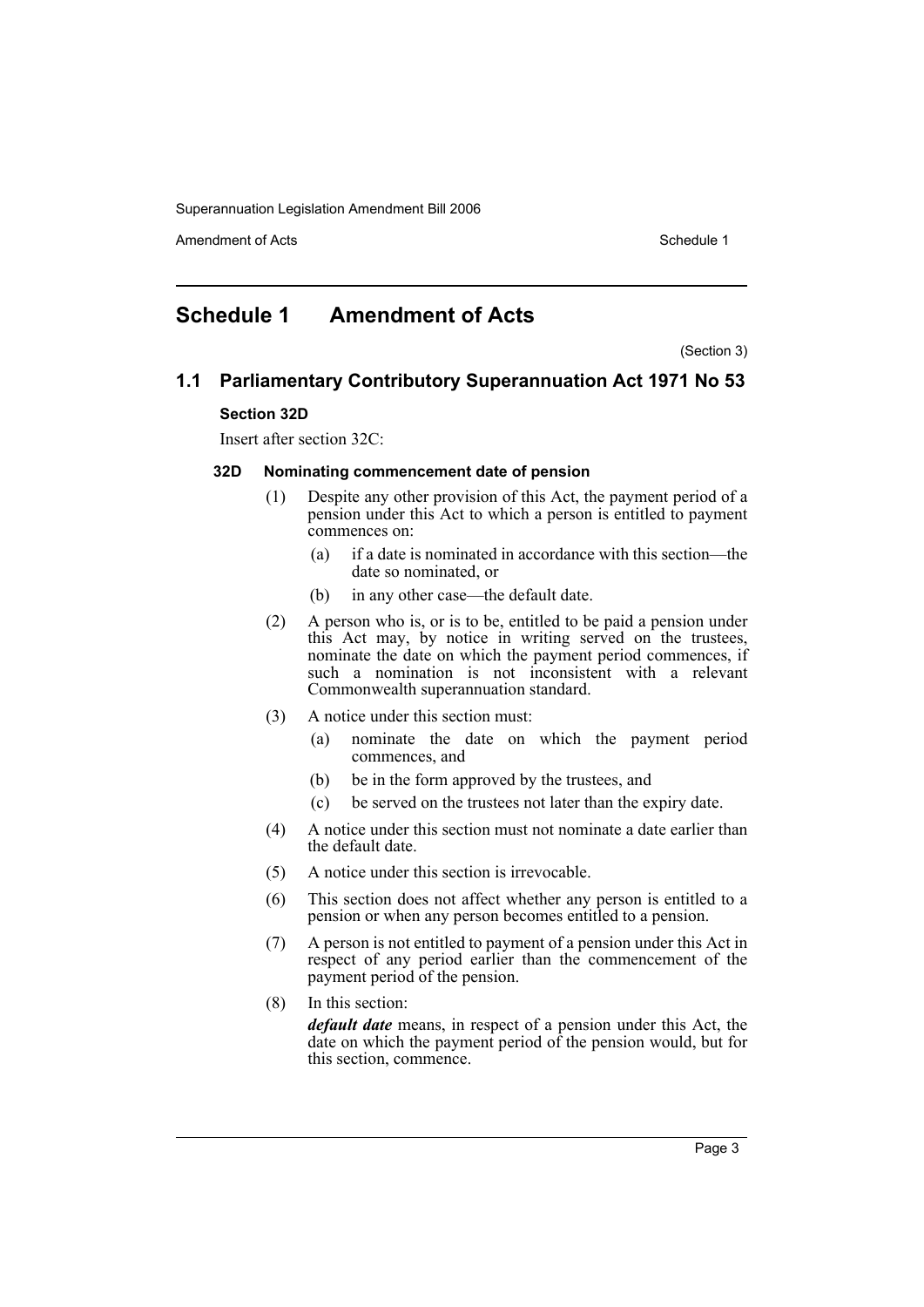Schedule 1 Amendment of Acts

*expiry date* means, in respect of a pension under this Act, the date that is 3 months after the default date in respect of the pension. *payment period* means, in respect of a pension under this Act, the period for which the pension is to be paid.

### **1.2 Police Regulation (Superannuation) Act 1906 No 28**

### **[1] Section 5B Contributor who is executive officer**

Insert "the whole of" after "commute" in section 5B (7A) (b).

### **[2] Section 8 Determination of members medically unfit**

Insert after section 8 (2):

(2A) For the purposes of subsection (2), the duties of the office in the police force in which a member of the police force is then employed includes (but is not limited to) the duties of a police officer referred to in section 14 (1) of the *Police Act 1990*.

#### **[3] Section 8A Disengagement benefit for members aged between 45–55**

Insert "wholly" after "force and had" in the definition of *E* in section 8A (5).

#### **[4] Section 9A Commencement of pension**

Omit section 9A (4). Insert instead:

- (4) An annual superannuation allowance granted under section 10 to a former member of the police force who resigned or retired is, subject to this Act, payable as from:
	- (a) the date the former member lodged the application for the allowance that was determined by STC certifying the matters referred to in section 10B  $(2)$  (b), or
	- (b) such earlier date as STC may determine if STC is satisfied that there are exceptional circumstances that merit STC doing so.

### **[5] Section 9B Preserved benefit**

Insert "wholly" after "force and had" in the definition of *E* in section 9B (6) (b).

### **[6] Section 9B (6AA) (e), (6AB) and (6AC)**

Insert "the whole of" after "commute" wherever occurring.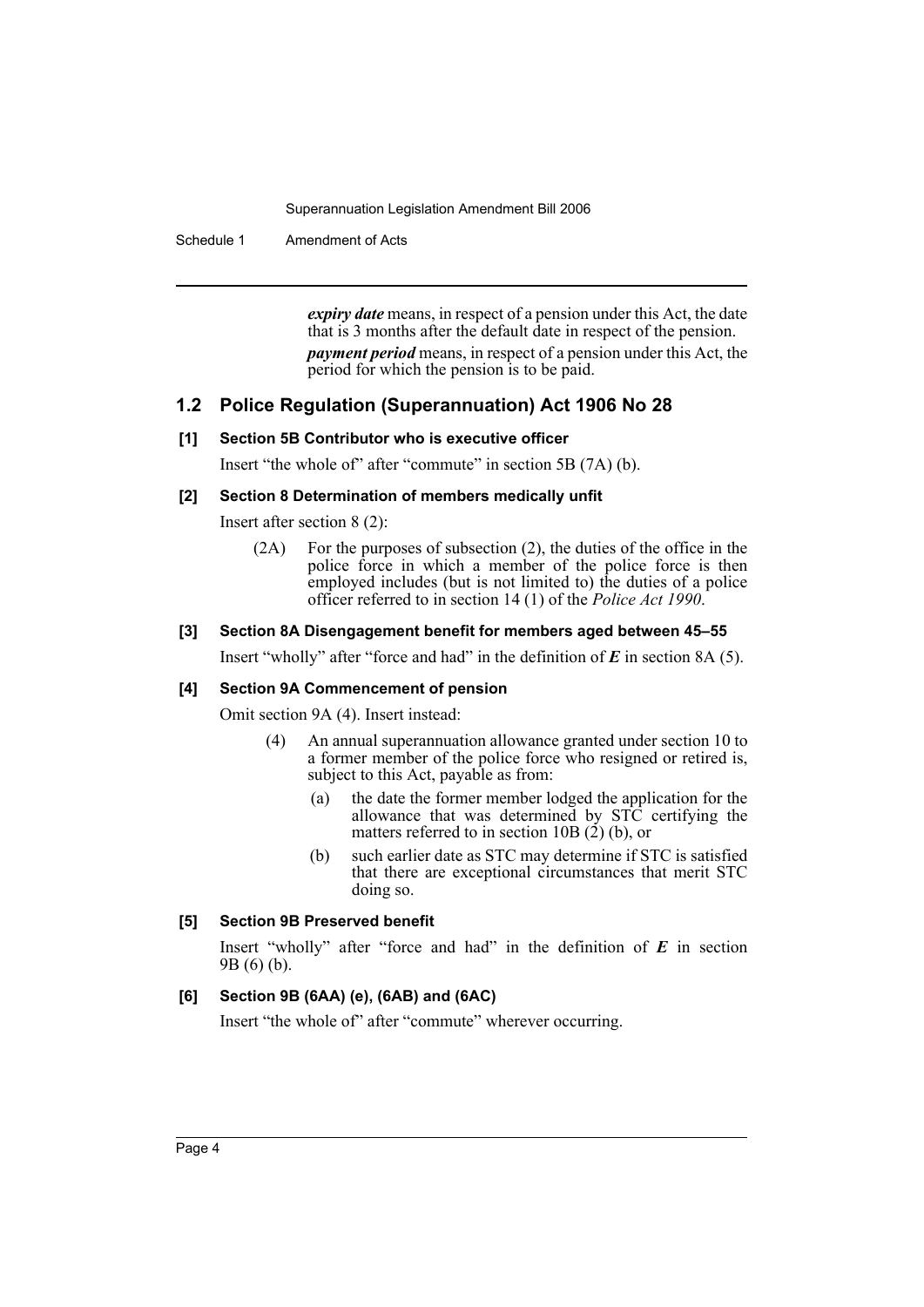Amendment of Acts **Amendment of Acts** Schedule 1

### **[7] Section 10 Superannuation allowance where member hurt on duty**

Omit "would have been" from paragraph (b) of the definition of *disabled member of the police force* in section 10(1).

Insert instead "was".

### **[8] Section 10 (1BA)**

Insert after section 10 (1B):

- (1BA) A superannuation allowance referred to in subsection (1A) or an additional amount of a superannuation allowance referred to in subsection (1D) is not payable to a disabled member of the police force unless an application for payment of the allowance or additional amount concerned is made:
	- (a) before the member reaches the age of 60 years, or
	- (b) not later than 5 years after the member resigns or retires, whichever is the later.

### **[9] Section 10 (2) (a)**

Insert "wholly" before "commuted".

### **[10] Section 10 (3)**

Insert after section 10 (2):

If a superannuation allowance payable to a former member of the police force was partially commuted under Division 3, the allowance payable under subsection  $(1A)$  in respect of the member is to be reduced by the proportion that the commuted part of the superannuation allowance bears to the whole of the superannuation allowance.

### **[11] Section 10A**

Insert after section 10:

### **10A Injury management program**

(1) STC is not to commence to pay a benefit otherwise payable under section 10 in respect of a member of the police force if the Commissioner of Police decides that a reasonable direction given to the member in respect of the member's participation in an injury management program has, as at the time of the decision, not been complied with by the member.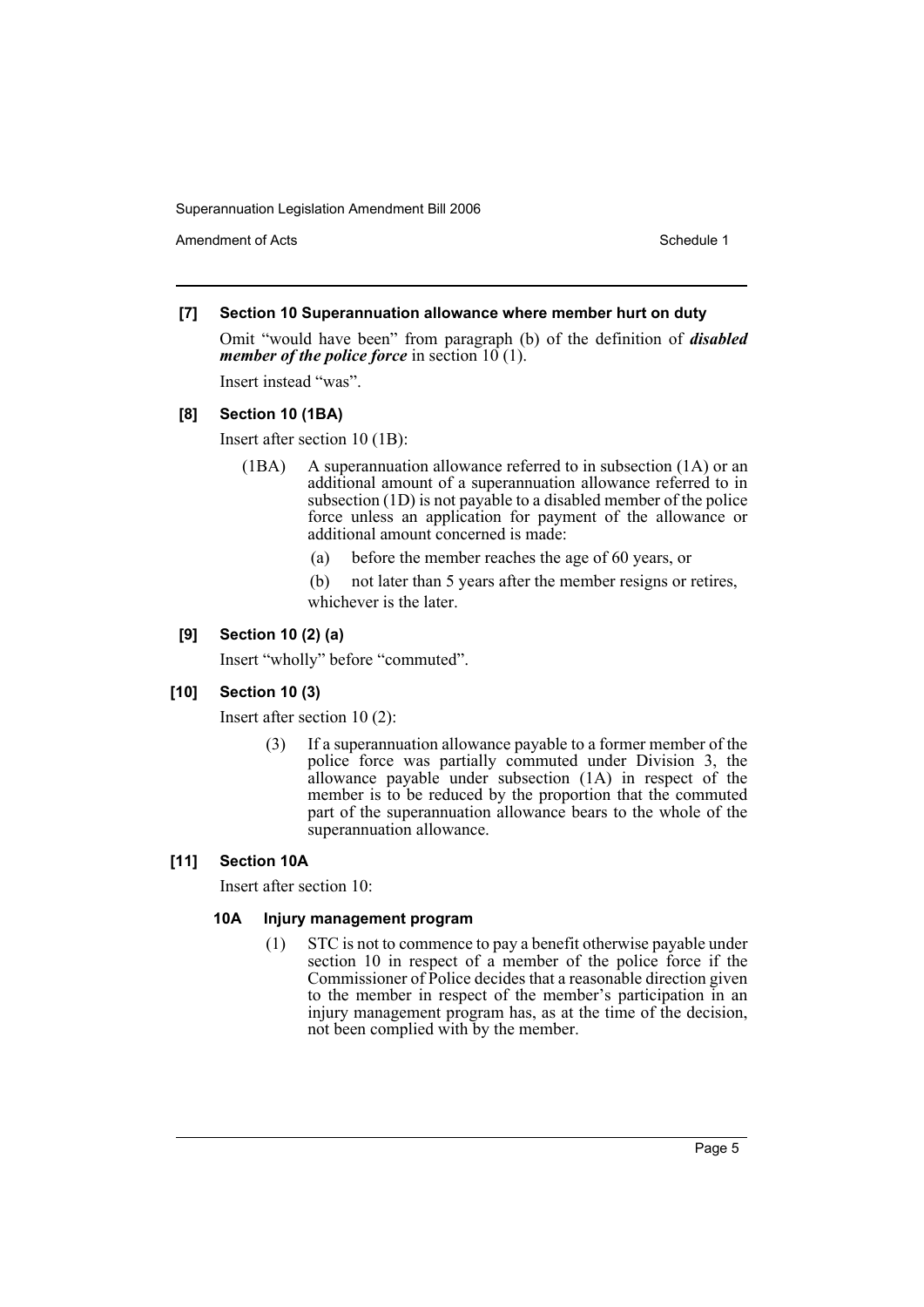Schedule 1 Amendment of Acts

- (2) If the Commissioner makes such a decision, the Commissioner must give written notice of the decision to STC and to the member.
- (3) The Commissioner must not so decide unless:
	- (a) the injury management program was approved by the Commissioner as being no less beneficial to participants in the program than any comparable injury management program under the *Workplace Injury Management and Workers Compensation Act 1998* applicable to members of the police force, and
	- (b) the member failed to comply with a reasonable direction given to the member in respect of the member's participation in the program, and
	- (c) the member was given a reasonable opportunity to comply, and
	- (d) the member was warned in writing that failure to comply might result in the member not receiving a benefit under this Act.

#### **[12] Section 10B Medical examination of disabled member and determination of whether hurt on duty**

Insert "of the member at the time of the certification" after "mind" in section 10B (1).

### **[13] Section 10B (2) (b)**

Omit "would have been". Insert instead "was".

#### **[14] Section 10B (2B)**

Omit "would have been" where firstly and secondly occurring. Insert instead "was".

#### **[15] Section 10B (2BA)**

Insert after section 10B (2B):

(2BA) For the purposes of subsections (2A) and (2B), the duties of the office in the police force in which a member of the police force is then or was employed includes (but is not limited to) the duties of a police officer referred to in section 14 (1) of the *Police Act 1990*.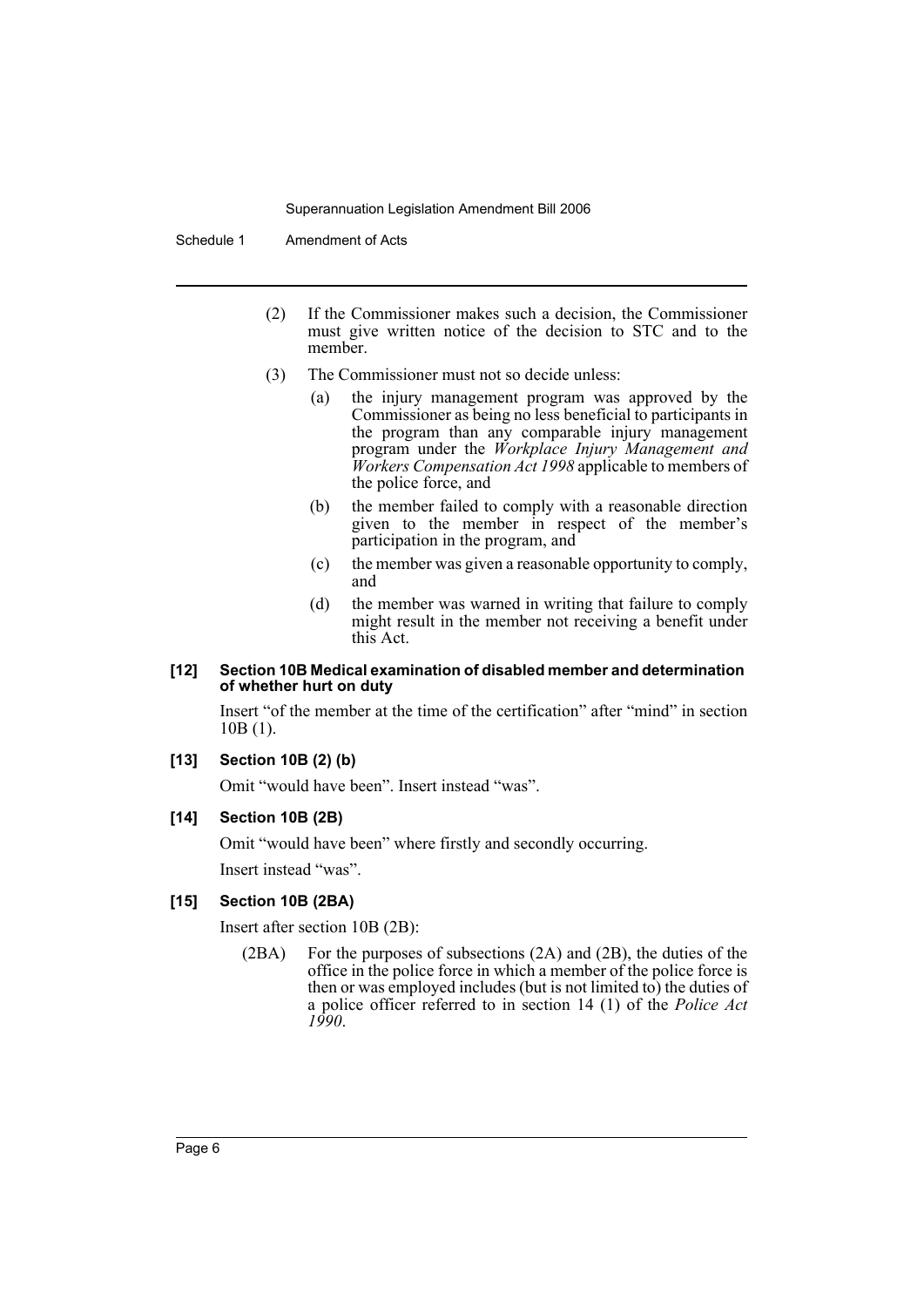Amendment of Acts **Amendment of Acts** Schedule 1

#### **[16] Section 10C Redemption of superannuation allowance granted to disabled member**

Insert "the whole or part of" after "apply to" in section 10C (3).

**[17] Section 11 Grant of superannuation allowance to the surviving spouse or de facto partner of a former member of the police force who dies after the commencement of Schedule 1 (7) to the Police Regulation (Superannuation) Amendment Act 1988**

Insert "wholly" after "who has" in section 11 (2) (b).

#### **[18] Section 11 (3)**

Insert after section 11 (2):

- (3) If a superannuation allowance payable to a former member of the police force was partially commuted under Division 3, the allowance payable under subsection (1) in respect of the death of the member is to be reduced by the proportion that the commuted part of the superannuation allowance bears to the whole of the superannuation allowance.
- **[19] Section 11AA Grant of superannuation allowance to the surviving spouse or de facto partner of a former member of the police force who dies after the commencement of Schedule 1.4 [10] to the Superannuation Legislation Amendment Act 1997**

Insert "wholly" after "who has" in section 11AA (2) (b).

**[20] Section 11AA (3)**

Insert after section 11AA (2):

- (3) If a superannuation allowance payable to a former member of the police force was partially commuted under Division 3, the allowance payable under subsection (1) in respect of the death of the member is to be reduced by the proportion that the commuted part of the superannuation allowance bears to the whole of the superannuation allowance.
- **[21] Section 11D Grant of superannuation allowance to surviving spouse or de facto partner of certain former members**

Insert "wholly" after "who has" in section 11D (2) (b).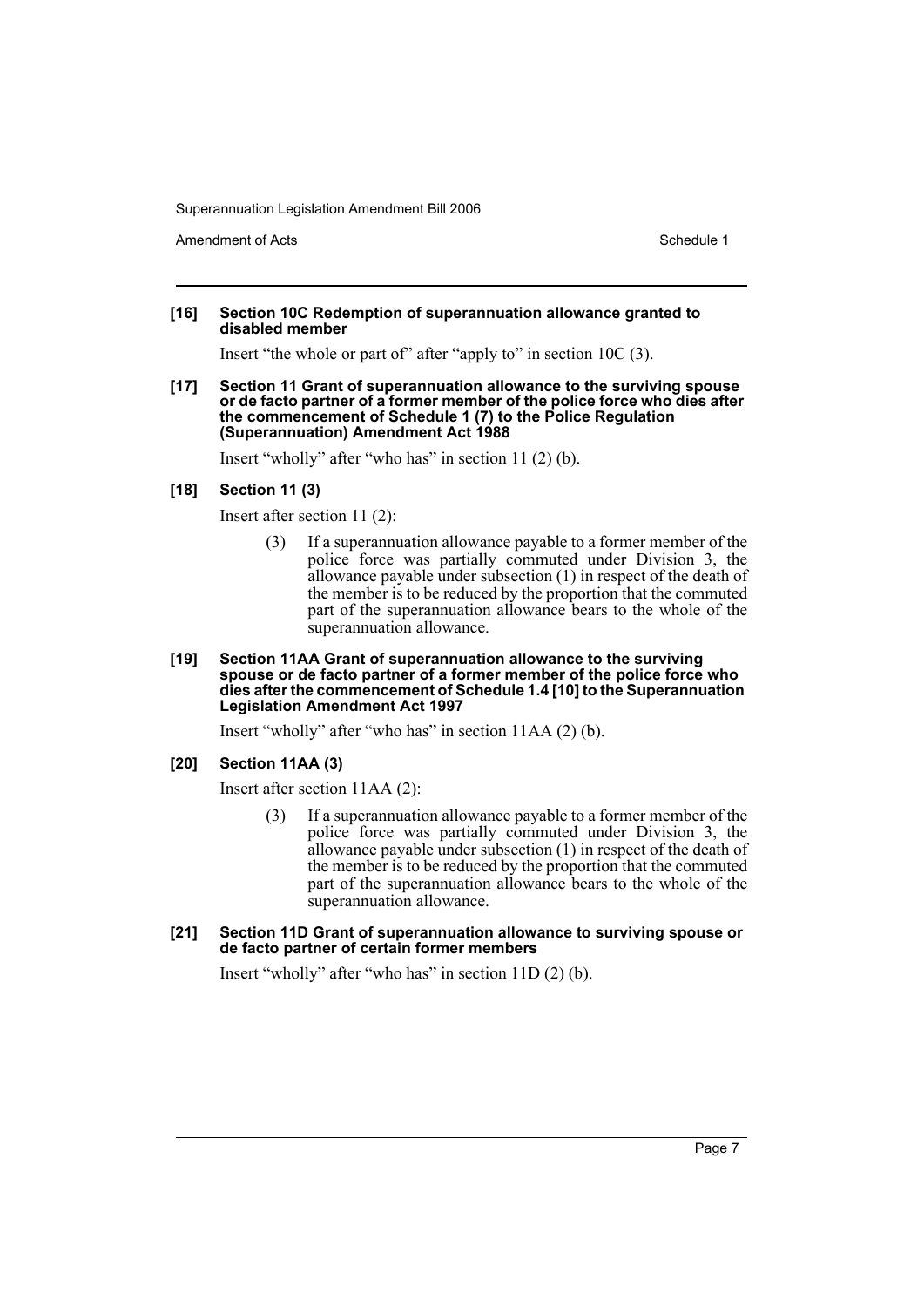Schedule 1 Amendment of Acts

#### **[22] Section 11D (2A)**

Insert after section 11D (2):

(2A) If a superannuation allowance payable to a former member of the police force was partially commuted under Division 3, the allowance payable under subsection (1) in respect of the death of the member is to be reduced by the proportion that the commuted part of the superannuation allowance bears to the whole of the superannuation allowance.

#### **[23] Section 12 Superannuation allowance where a member or former member dies as a result of being hurt on duty**

Insert "wholly" before "commuted" in section 12 (1D) (a).

#### **[24] Section 12 (2)**

Insert after section 12 (1D):

(2) If a superannuation allowance payable to a member or former member of the police force was partially commuted under Division 3, the allowance payable under subsection (1) in respect of the death of the member or former member is to be reduced by the proportion that the commuted part of the superannuation allowance bears to the whole of the superannuation allowance.

#### **[25] Section 12A Allowance in respect of certain children**

Insert "wholly" before "commuted" in section 12A (2B) (a).

#### **[26] Section 14J Commutation on normal or early retirement of member**

Omit section 14J (2). Insert instead:

- (2) A person who becomes entitled to a superannuation allowance to which this section applies may, on becoming so entitled, commute the whole or part of that allowance.
- (2A) A person who is entitled to a superannuation allowance to which this section applies and who has not previously commuted the allowance under this section may commute the whole or part of that allowance on the day on which the person attains 60 years of age.

### **[27] Section 14J (3)**

Insert "under this section" after "allowance".

#### **[28] Section 14J (3A)**

Omit "such an election". Insert instead "an election under subsection (2)".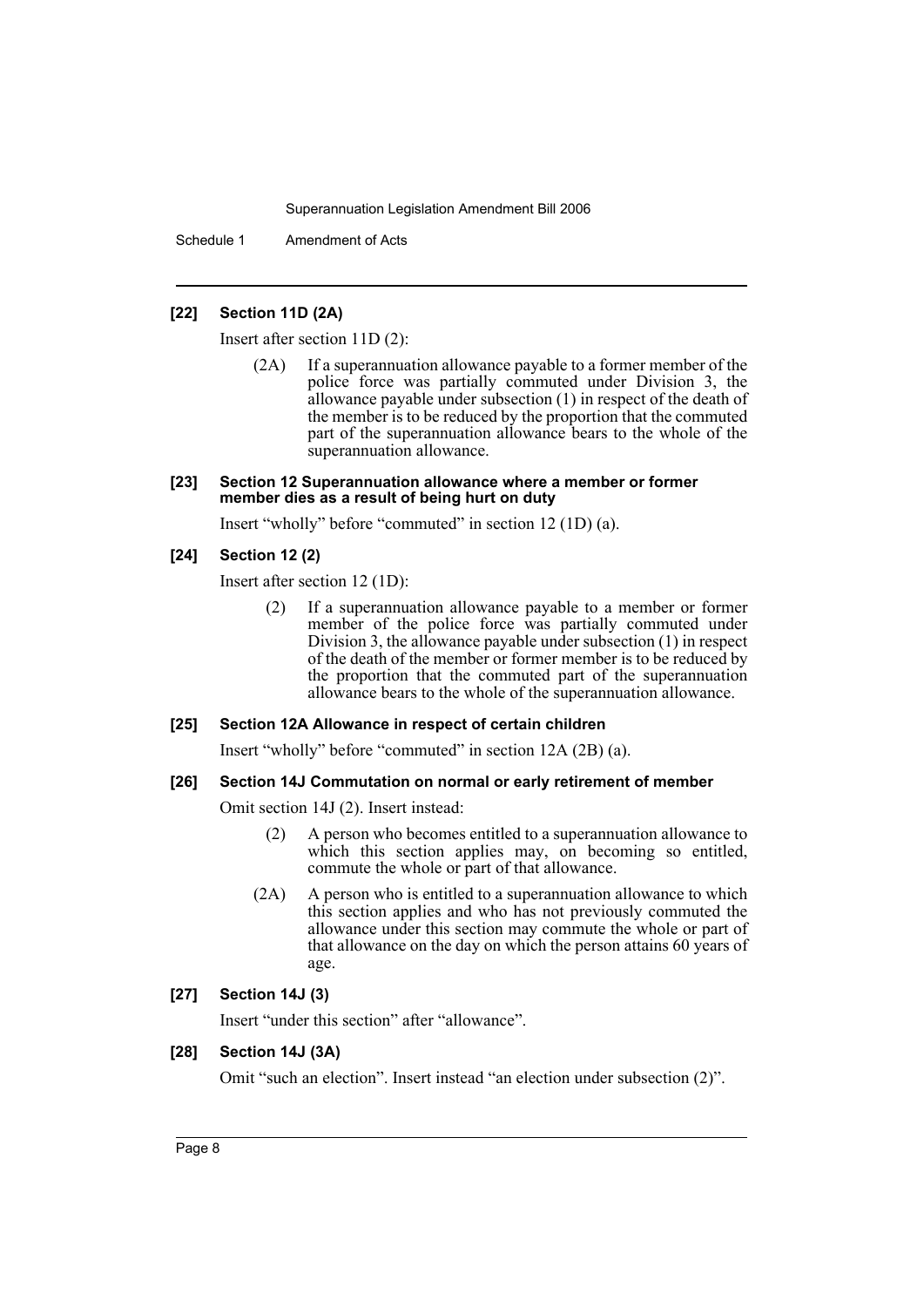Amendment of Acts **Amendment of Acts** Schedule 1

### **[29] Section 14J (3B)**

Insert after section 14J (3A):

(3B) The date on which an election under subsection (2A) is to take effect is to be the day the person making the election attains the age of 60, irrespective of the date on which the election is made.

### **[30] Section 14J (4)**

Omit the subsection. Insert instead:

(4) If a person elects to commute a superannuation allowance under this section, the lump sum payable from the Fund to the person is to be calculated by multiplying the attributed salary of office of the person by the appropriate commutation factor listed in Schedule 3 and by the equivalent service ratio for the person as at the date the person retired and, in the case of a partial commutation, by the proportion that the commuted part of the allowance bears to the whole of the allowance.

### **[31] Section 14K**

Omit the section. Insert instead:

#### **14K Commutation on discharge of disabled member**

- (1) This section applies to a superannuation allowance payable to a disabled member of the police force under:
	- (a) section 7, or
	- (b) section 10.
- (2) A person who is entitled to a superannuation allowance to which this section applies and who has not previously commuted the allowance under this section may commute the whole or part of that allowance on:
	- (a) the day on which the person attains 55 years of age, or
	- (b) the day on which the person becomes entitled to that allowance,

whichever is the later.

- (3) The date on which an election under subsection (2) is to take effect is to be:
	- (a) the day on which the person attains 55 years of age, or
	- (b) the day on which the person became entitled to that allowance,

whichever is the later.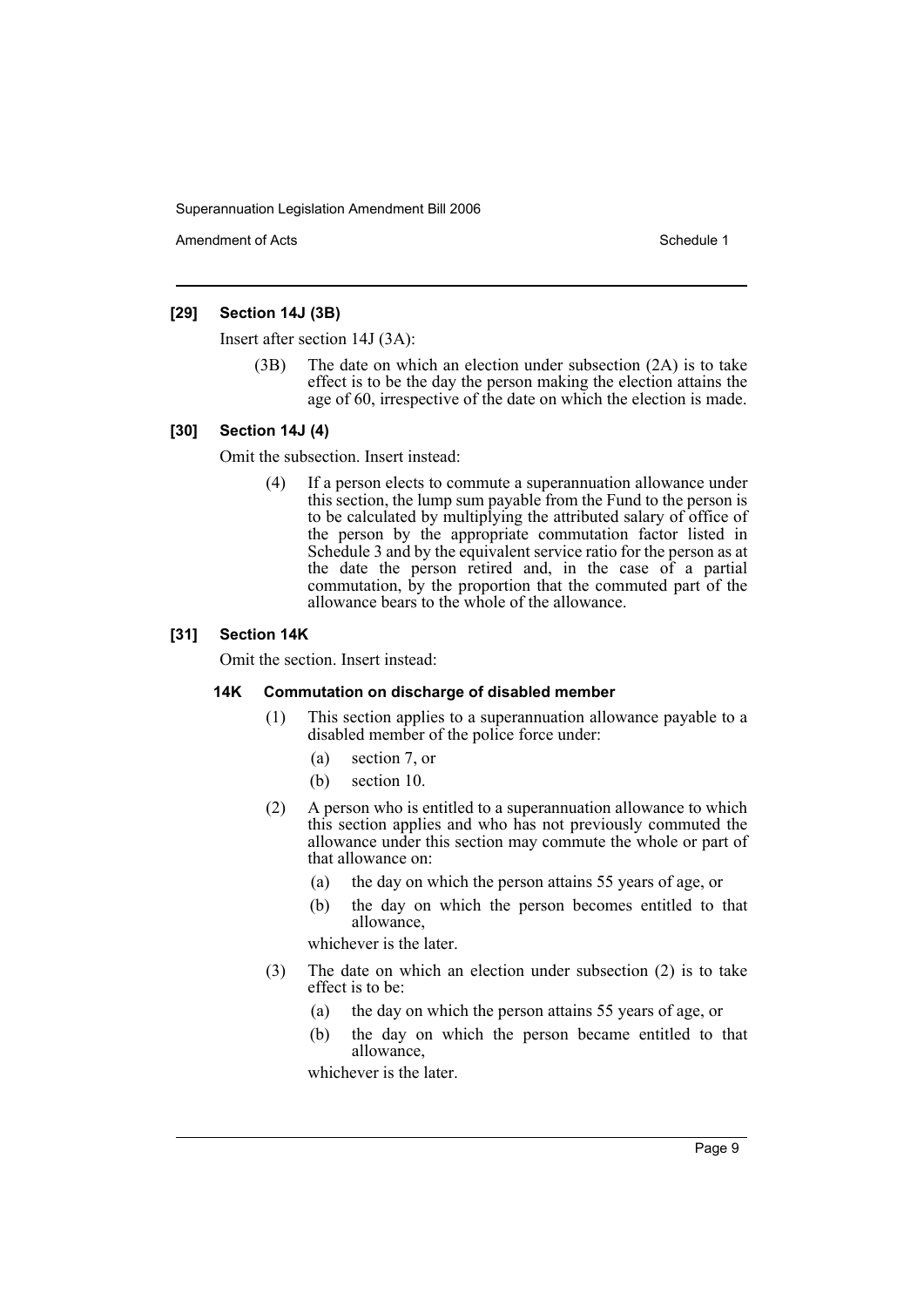Schedule 1 Amendment of Acts

- (4) A person who is entitled to a superannuation allowance to which this section applies and who has not previously commuted the allowance under this section may commute the whole or part of that allowance on the day on which the person attains 60 years of age.
- (5) The date on which an election under subsection (4) is to take effect is to be the day on which the person attains 60 years of age.
- (6) If a disabled member of the police force, having been paid a superannuation allowance under section 7 or a gratuity under section 14, is granted a hurt-on-duty allowance under section 10 after having attained the age of 60 years, the member may, as the case requires, commute to a lump sum:
	- (a) the difference (if any) between the allowance granted under section 10 (1A) (a) and the superannuation allowance paid to that member under section 7, or
	- (b) the balance (if any) of the allowance granted under section 10 (1A) (a) after an appropriate adjustment has been made for the repayment of the gratuity that has been paid to that member under section 14.
- (7) If a disabled member of the police force, having been granted an additional amount of allowance under section 10 (1A) (b) or (c), elects to commute to a lump sum an allowance under section 10 (1A) in accordance with subsection (6), the member must commute the additional amount to the extent that it has not already been commuted to a lump sum under section 10C.
- (8) If a disabled member of the police force makes no election to commute to a lump sum an allowance granted under section 10 (1A) because the member has already elected to commute an equivalent allowance payable under section 7, the member is, for the purposes of subsection (7), to be treated as having elected to commute the first-mentioned allowance in accordance with subsection  $(6)$ .
- (9) The date on which an election under subsection (6) takes effect is the date on which the election is made.
- (10) A person wishing to commute a superannuation allowance under subsection  $(2)$ ,  $(4)$  or  $(6)$  must lodge the election to do so with STC in the form and within the time required by STC.
- (11) If a person elects to commute a superannuation allowance under this section, the lump sum payable from the Fund to the person is to be calculated by multiplying the annual superannuation allowance payable at the time the election takes effect by the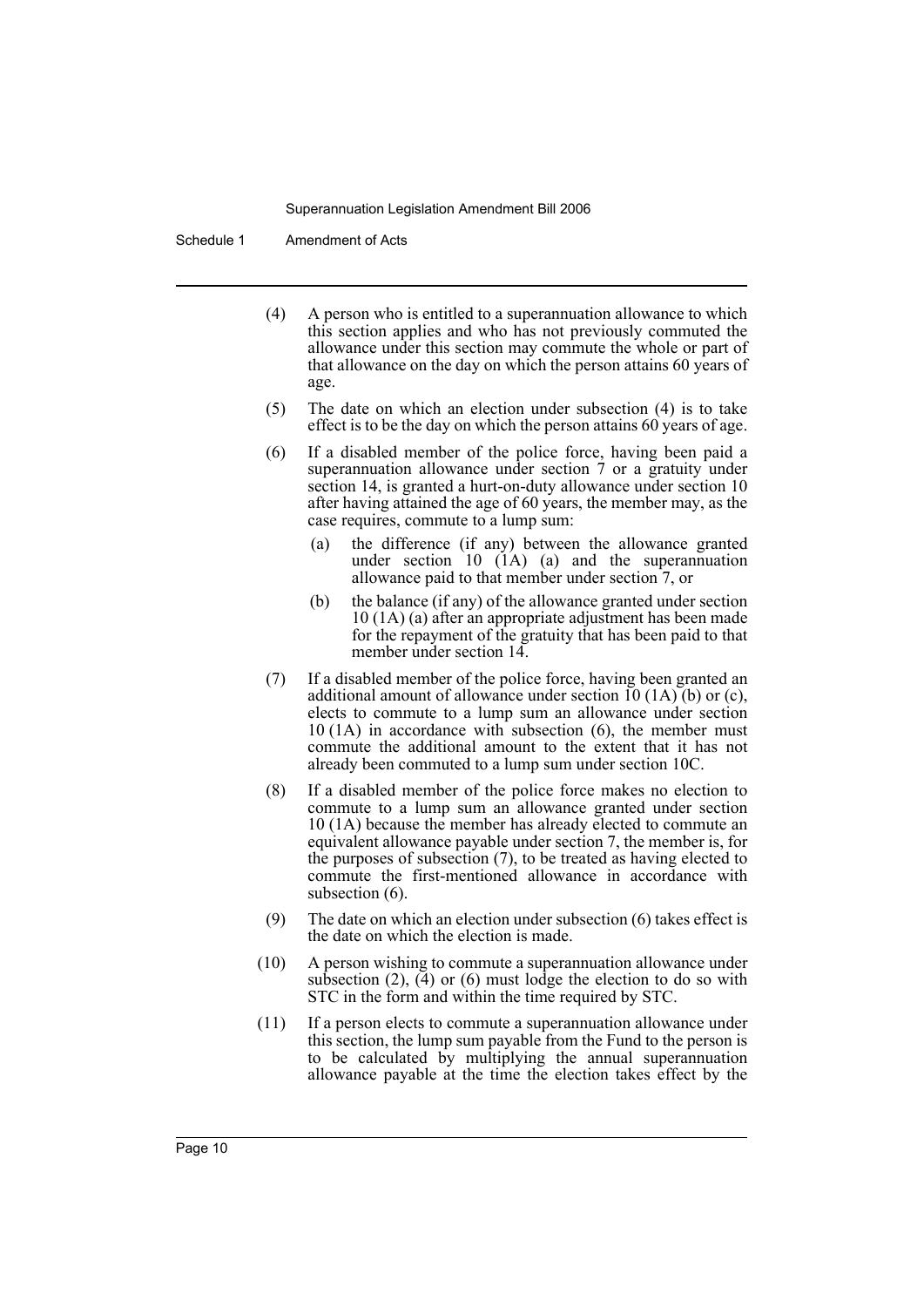Amendment of Acts **Schedule 1** and the set of Acts Schedule 1

appropriate commutation factor listed in the Table to this subsection and, in the case of a partial commutation, by the proportion that the commuted part of the allowance (including any additional allowance amount commuted under subsection (7)) bears to the whole of the allowance.

| Age at time commutation election<br>takes effect | Commutation<br>factor |
|--------------------------------------------------|-----------------------|
| 55                                               | 11.82                 |
| 56                                               | 11.64                 |
| 57                                               | 11.46                 |
| 58                                               | 11.28                 |
| 59                                               | 11.10                 |
| 60 or older                                      | 10.92                 |

(12) If STC has made a determination under section 14AA in relation to a lump sum resulting from the commutation of a superannuation allowance to which this section applies, the lump sum is reduced by the amount specified in STC's determination.

#### **[32] Section 21 Determination by District Court**

Insert "10A  $(1)$ ," after "section" in section 21 $(1)$  $(b)$ .

### **[33] Section 23D**

Insert after section 23C:

#### **23D Nominating commencement date of superannuation allowance**

- (1) Despite any other provision of this Act, the payment period of a superannuation allowance under this Act to which a person is entitled to payment commences on:
	- (a) if a date is nominated in accordance with this section—the date so nominated, or
	- (b) in any other case—the default date.
- (2) A person who is, or is to be, entitled to be paid a superannuation allowance under this Act may, by notice in writing served on STC, nominate the date on which the payment period commences, if such a nomination is not inconsistent with a relevant Commonwealth superannuation standard.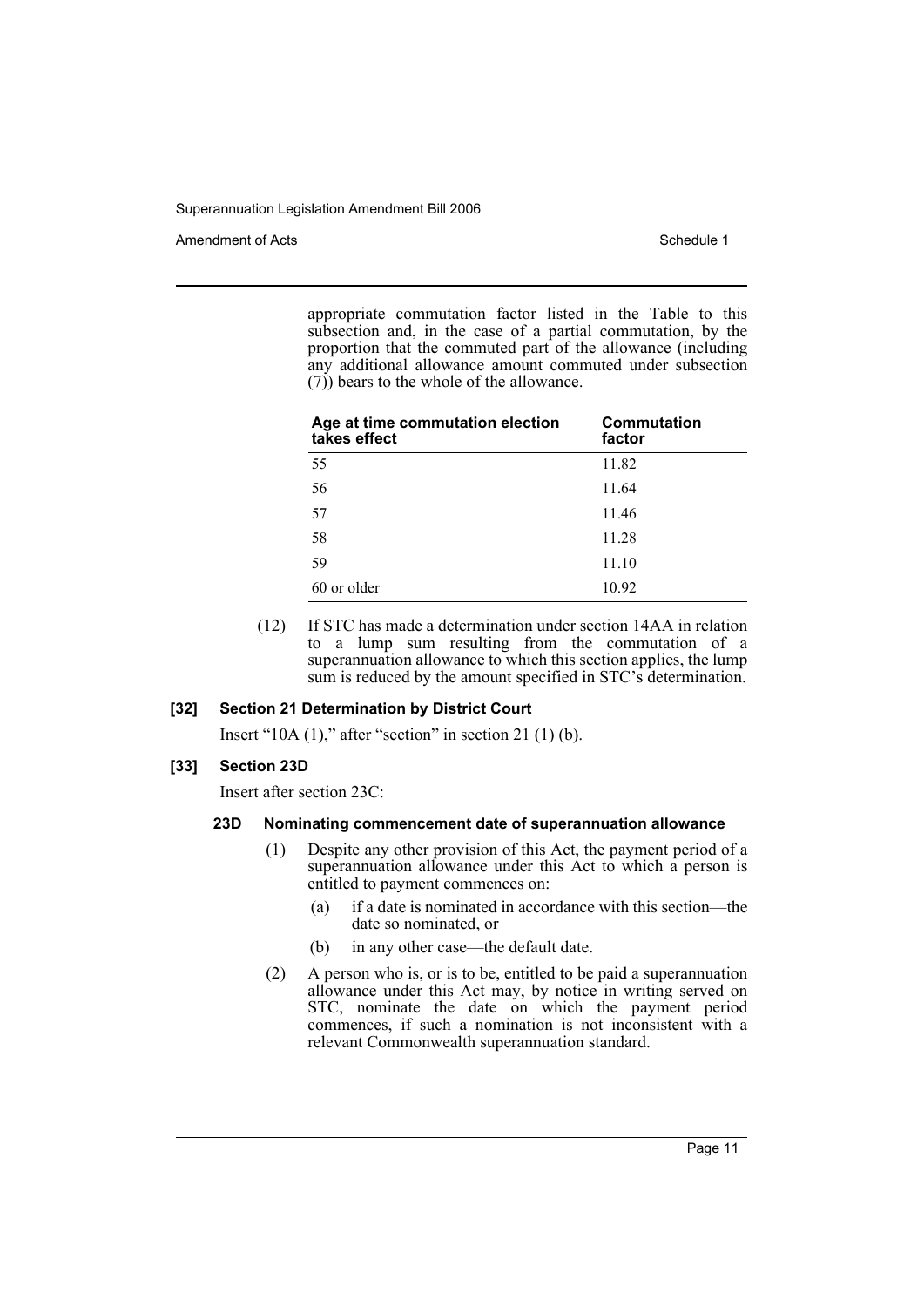Schedule 1 Amendment of Acts

- (3) A notice under this section must:
	- (a) nominate the date on which the payment period commences, and
	- (b) be in the form approved by STC, and
	- (c) be served on STC not later than the expiry date.
- (4) A notice under this section must not nominate a date earlier than the default date.
- (5) A notice under this section is irrevocable.
- (6) This section does not affect whether any person is entitled to a superannuation allowance or when any person becomes entitled to a superannuation allowance.
- (7) A person is not entitled to payment of a superannuation allowance under this Act in respect of any period earlier than the commencement of the payment period of the allowance.
- (8) In this section:

*default date* means, in respect of a superannuation allowance under this Act, the date on which the payment period of the allowance would, but for this section, commence.

*expiry date* means, in respect of a superannuation allowance under this Act, the date that is 3 months after the default date in respect of the allowance.

*payment period* means, in respect of a superannuation allowance under this Act, the period for which the allowance under this Act is to be paid.

#### **[34] Schedule 3 Lump sum benefits for normal or early retirement commutation factors (multiples of attributed final salary of office)**

Omit the heading to the Column "**Age at exit**".

Insert instead "**Age at date election takes effect**".

#### **[35] Schedule 6 Savings and transitional provisions**

Insert at the end of clause 1 (1):

*Superannuation Legislation Amendment Act 2006*, but only to the extent to which it amends this Act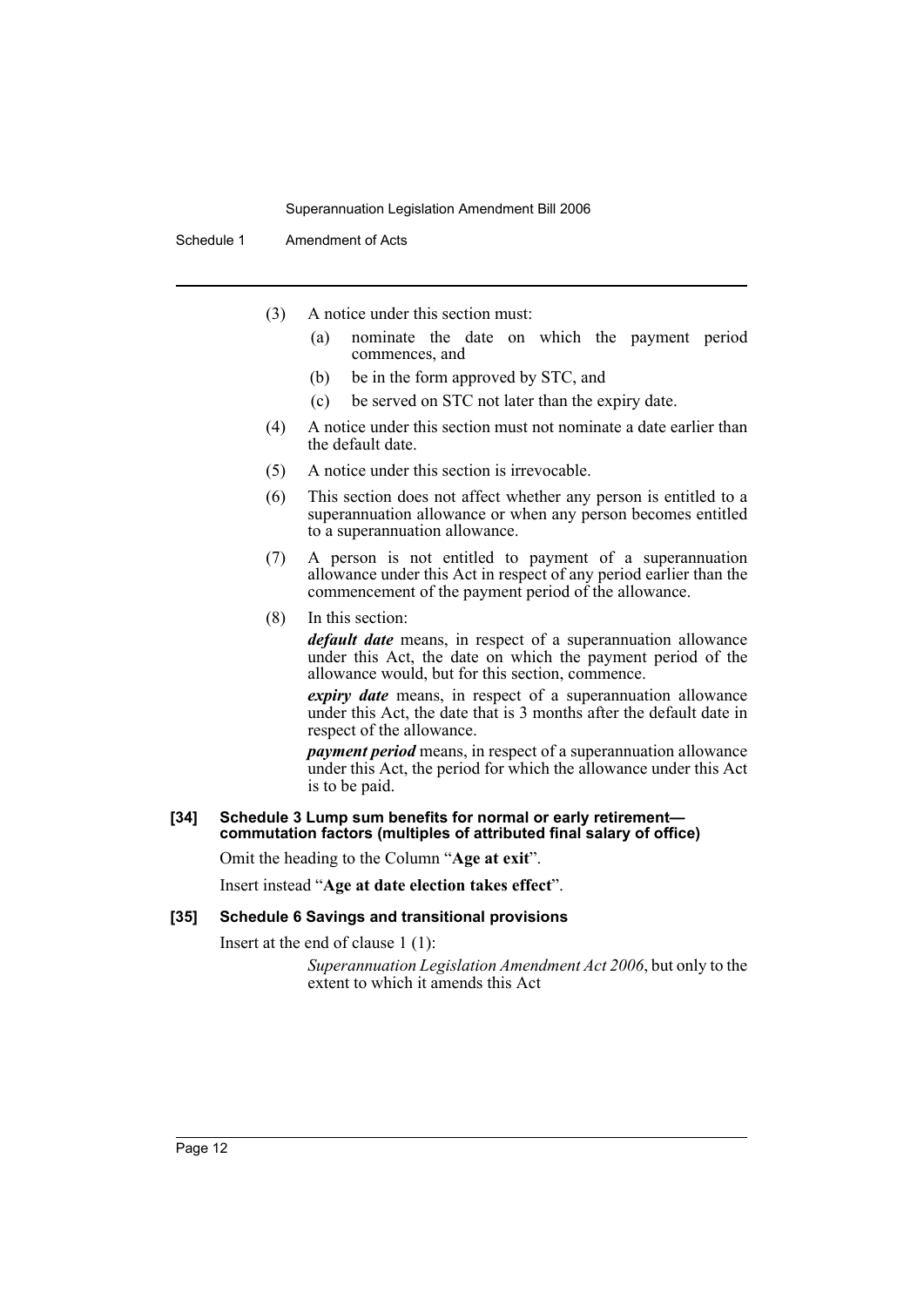Amendment of Acts **Schedule 1** and the set of Acts Schedule 1

### **[36] Schedule 6, Part 9**

Insert after Part 8:

### **Part 9 Superannuation Legislation Amendment Act 2006**

### **28 Certification not invalid if in compliance with Act as amended**

A certification given by STC under section 10B (2A) or (2B) is not invalid merely because of a failure to comply with this Act as in force before the commencement of an amendment made to this Act by the *Superannuation Legislation Amendment Act 2006*, if the certification was given before that commencement and would have been valid had it been given under this Act as in force after that commencement.

### **29 Commutation of allowance of disabled member already 55 or older**

- (1) A person who:
	- (a) is entitled to a superannuation allowance to which section 14K applies, and
	- (b) has not previously commuted the allowance under that section, and
	- (c) had attained the age of 55 before the commencement of section 14K, as inserted by the *Superannuation Legislation Amendment Act 2006*, and
	- (d) is not 60 years of age or older,

may commute the whole or part of that allowance, in accordance with section 14K, on that commencement.

(2) The date on which an election under subclause (1) is to take effect is to be the day of that commencement.

### **1.3 State Authorities Non-contributory Superannuation Act 1987 No 212**

### **[1] Section 4 Salary**

Insert after section 4 (1B):

(1C) Despite subsection (1), the regulations may provide that the salary of an employee or class of employees (other than an executive officer) for the purposes of this Act is to be determined in the manner prescribed by the regulations.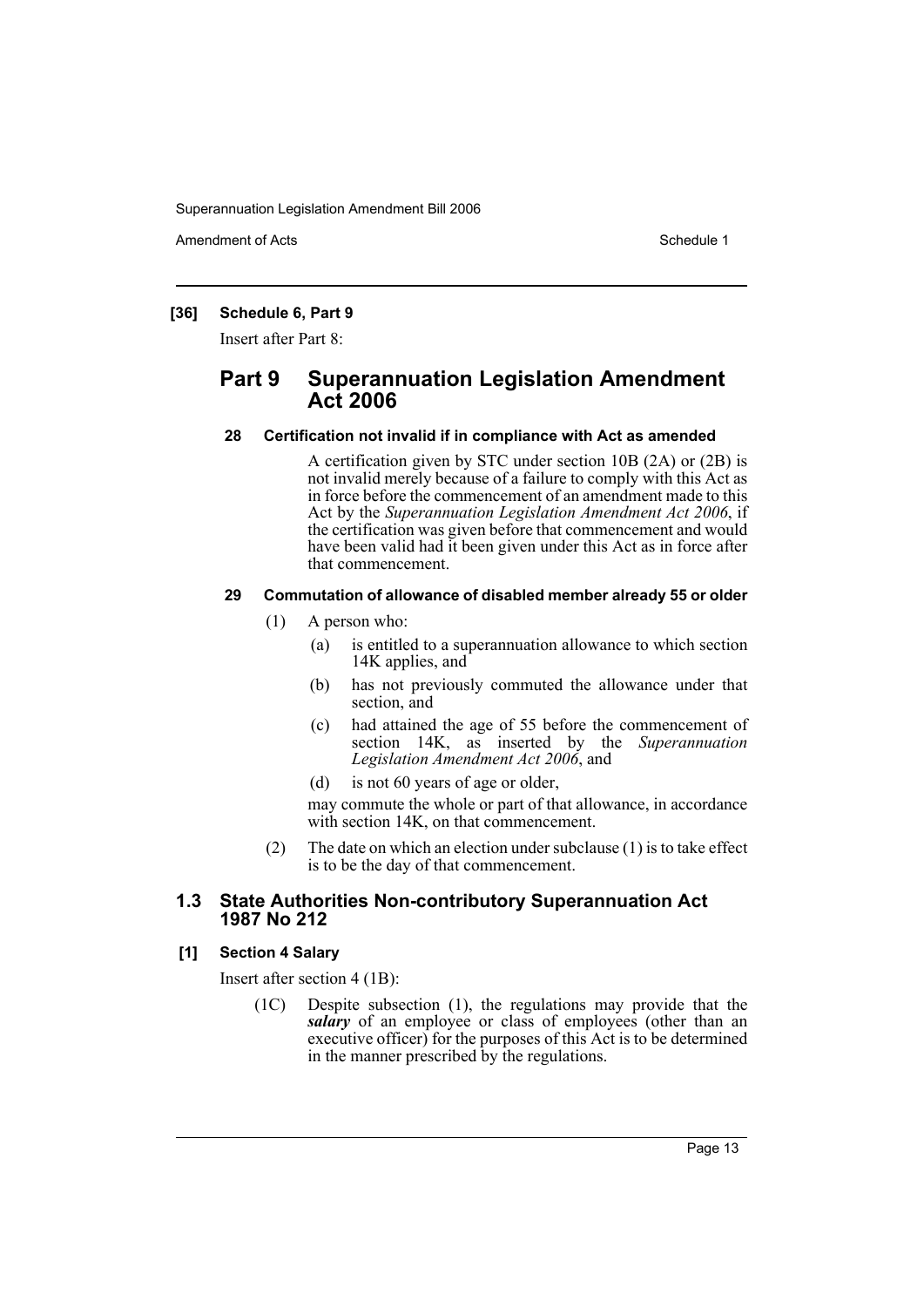Schedule 1 Amendment of Acts

- (1D) A regulation may be made under subsection (1C) only if the Minister and the Treasurer certify in writing that:
	- (a) there has been a change in the basis on which the remuneration of the employee or class of employees is determined, and
	- (b) the effect of that change is to change the basis of remuneration to an annualised one, and
	- (c) the effect of the regulation is not to reduce the benefits that would have accrued under this Act to the employee or class of employees, had there been no change in the basis of remuneration, and
	- (d) the making of the regulation and associated arrangements will not result in a greater financial cost to the Government than if the regulation and associated arrangements were not made.

#### **[2] Section 4B**

Insert after section 4A:

#### **4B Salary not to be affected by salary sacrifice**

Despite sections 4 and 4A, the making of a salary sacrifice contribution within the meaning of the *State Authorities Superannuation Act 1987* in respect of an employee does not affect the amount that would otherwise constitute the salary of the employee for the purposes of this Act.

#### **[3] Schedule 5 Savings and transitional provisions**

Insert at the end of clause 1 (1):

*Superannuation Legislation Amendment Act 2006*, but only to the extent to which it amends this Act

### **1.4 State Authorities Superannuation Act 1987 No 211**

#### **[1] Section 3 Definitions**

Insert in appropriate order in section 3 (1):

*employee contribution* means a contribution made under Part 3, other than a salary sacrifice contribution.

*salary sacrifice contribution* means a contribution paid to the Fund for crediting in a contributor's account by the contributor's employer in accordance with an agreement referred to in section  $19\text{\AA}$  (b).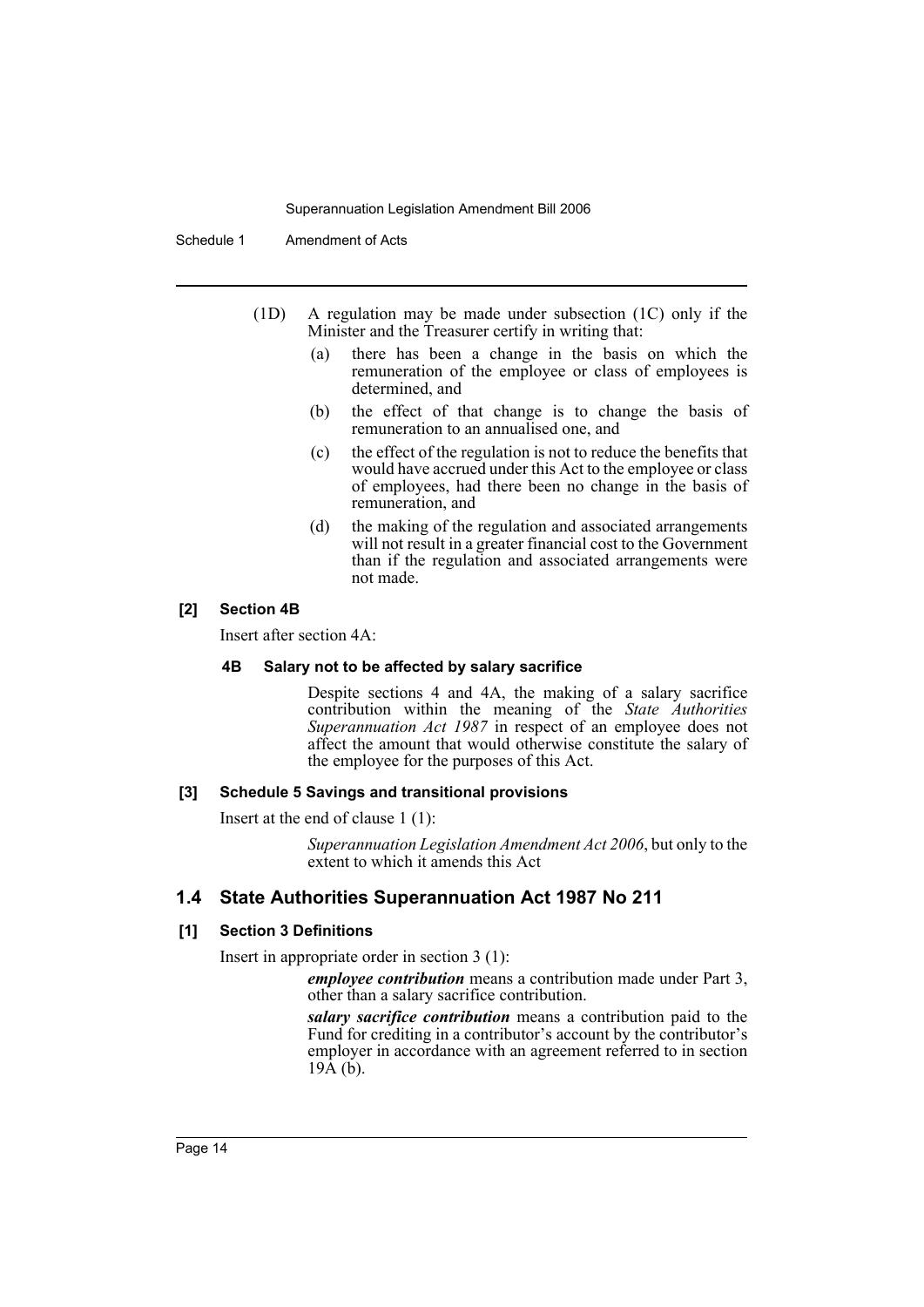Amendment of Acts **Amendment of Acts** Schedule 1

### **[2] Section 4 Salary**

Insert after section 4 (1B):

- (1C) Despite subsection (1), the regulations may provide that the *salary* of an employee or class of employees (other than an executive officer) for the purposes of this Act is to be determined in the manner prescribed by the regulations.
- (1D) A regulation may be made under subsection (1C) only if the Minister and the Treasurer certify in writing that:
	- (a) there has been a change in the basis on which the remuneration of the employee or class of employees is determined, and
	- (b) the effect of that change is to change the basis of remuneration to an annualised one, and
	- (c) the effect of the regulation is not to reduce the benefits that would have accrued under this Act to the employee or class of employees, had there been no change in the basis of remuneration, and
	- (d) the making of the regulation and associated arrangements will not result in a greater financial cost to the Government than if the regulation and associated arrangements were not made.

#### **[3] Section 4B**

Insert after section 4A:

#### **4B Salary not to be affected by salary sacrifice**

Despite sections 4 and 4A, the making of a salary sacrifice contribution under this Act in respect of a contributor does not affect the amount that would otherwise constitute the salary of the contributor for the purposes of this Act.

### **[4] Section 12 Contributors' accounts**

Omit section 12 (2). Insert instead:

- (2) There is to be credited to a contributor's account:
	- (a) the contributions made by the contributor to the Fund, and
	- (b) any salary sacrifice contributions made by the contributor's employer under Part 3 in respect of the contributor.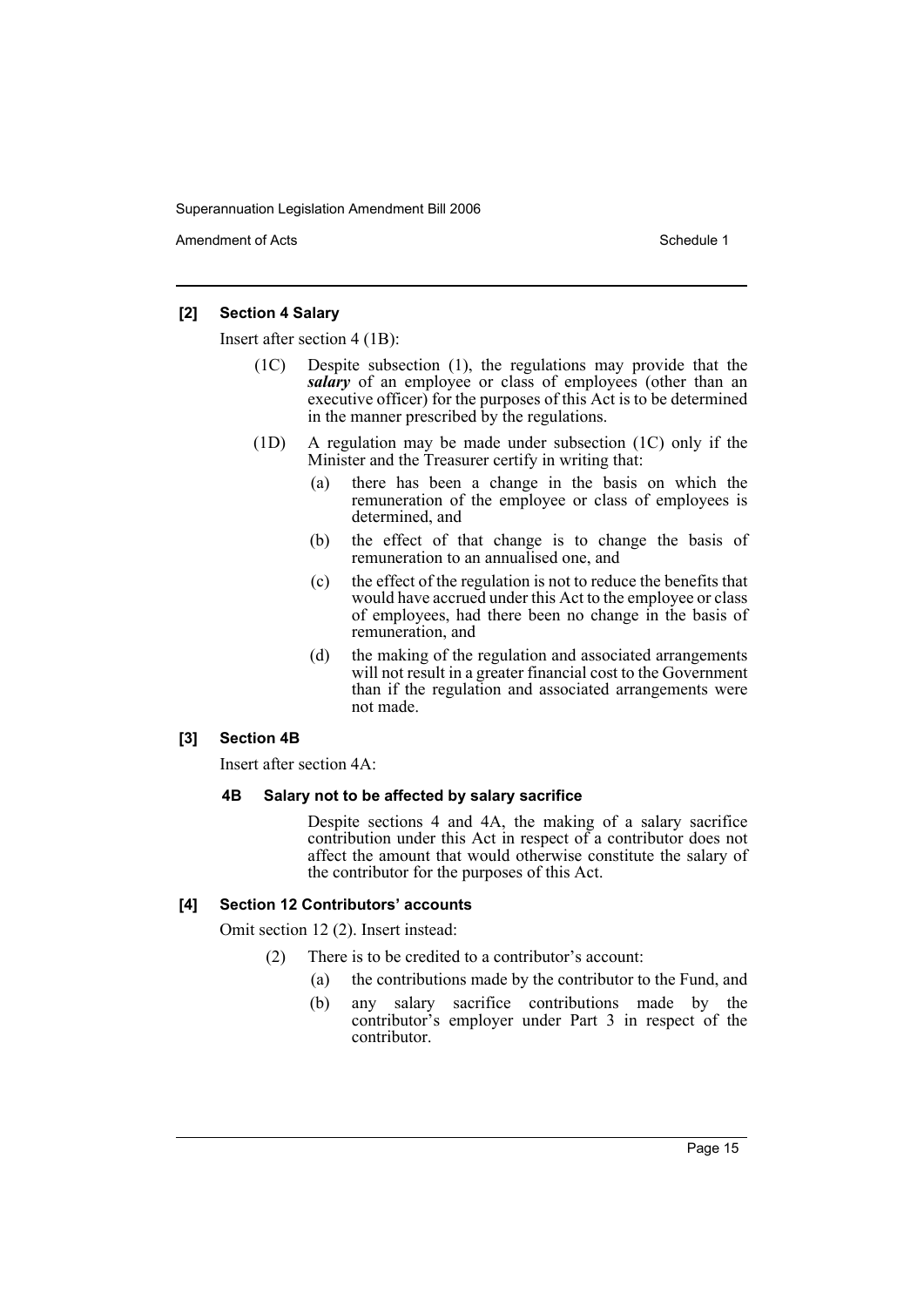Schedule 1 Amendment of Acts

### **[5] Section 12 (3) (a1)**

Insert after section 12 (3) (a):

(a1) an amount equal to the income tax payable by STC under Commonwealth taxation law in respect of any salary sacrifice contribution credited to a contributor's account,

#### **[6] Section 14 Reserves for employers**

Insert ", other than salary sacrifice contributions made under Part 3" after "relates" in section 14 (3).

### **[7] Part 3, heading**

Omit the heading. Insert instead:

### **Part 3 Employee contributions and salary sacrifice contributions**

#### **[8] Section 19 Election to have employee or salary sacrifice contributions paid to the Fund**

Omit section 19 (2) (b). Insert instead:

(b) specify the rate at which contributions are, subject to this Act, to be credited to the contributor's account in respect of the employee (or, in the case of salary sacrifice contributions, retained in that account as provided by section 19B), being the rate of 1, 2, 3, 4, 5, 6, 7, 8 or 9 per cent of the employee's salary,

#### **[9] Sections 19A and 19B**

Insert after section 19:

#### **19A Contributions by or on behalf of employees**

Contributions may be made to the Fund for crediting to a contributor's account:

- (a) by the contributor (*employee contributions*), and
- (b) by the contributor's employer in accordance with an agreement between the contributor and the employer under which the contributor is to forego remuneration the contributor is yet to earn and the employer is to apply the remuneration foregone to the cost of making contributions on behalf of the contributor (*salary sacrifice contributions*).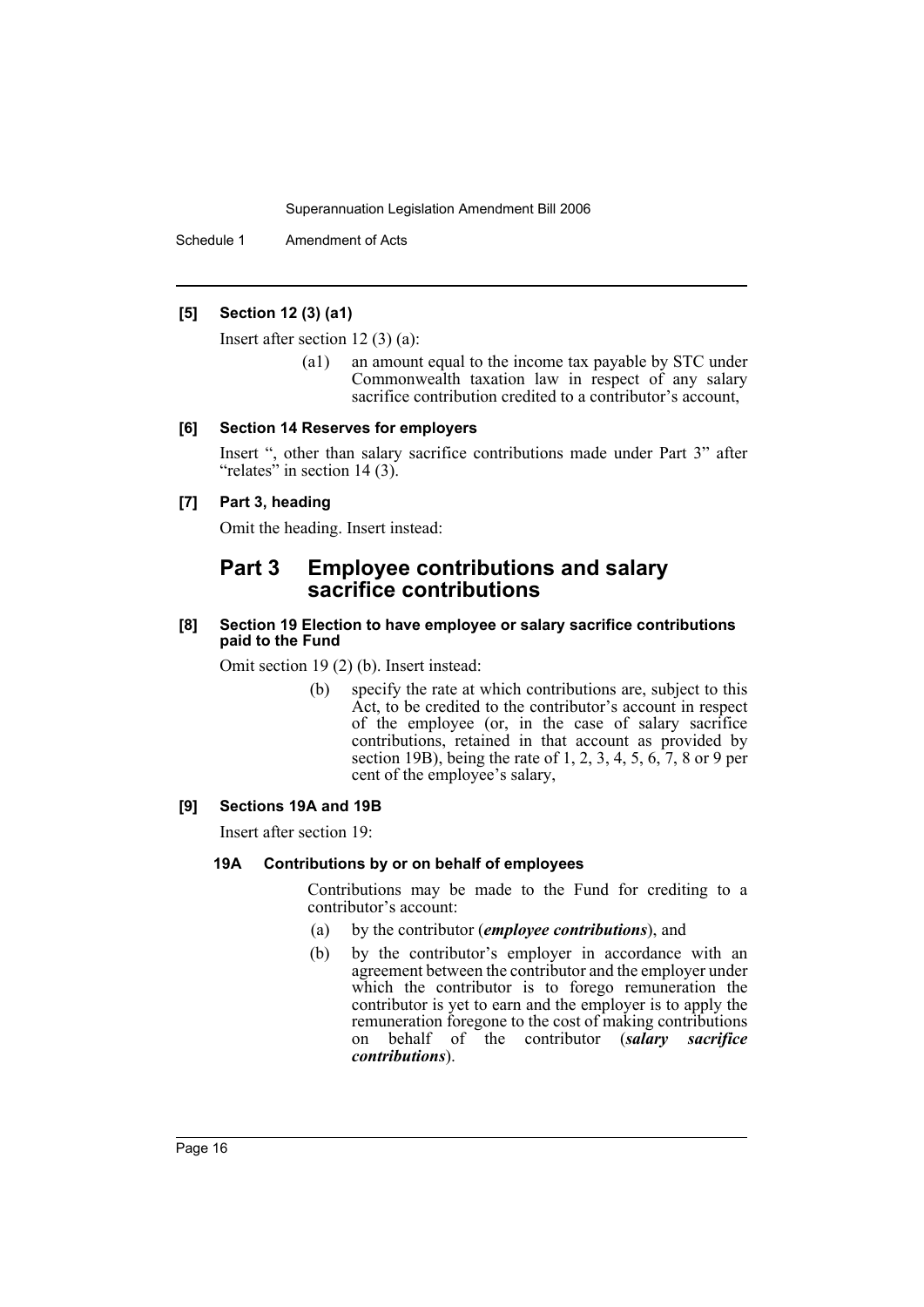Amendment of Acts **Amendment of Acts** Schedule 1

#### **19B Amount payable for salary sacrifice contributions to allow for the contributions tax payable**

The amount payable to the Fund in respect of a salary sacrifice contribution in respect of a contributor is the amount that is necessary for an amount at the rate specified in accordance with this Part to be retained in the contributor's account out of the salary sacrifice contribution after the income tax amount is deducted under section 12 (3) (a1).

### **[10] Section 25 Liability to contribute**

Omit section 25 (1). Insert instead:

- (1) Where an election under section 19 takes effect, the contributor who made the election becomes, and remains, liable to ensure that contributions are paid to the Fund in the amount necessary to result in an amount being credited to the contributor's account (or, in the case of salary sacrifice contributions, retained in that account as provided by section 19B), at the rate specified under section 19 $(2)$  (b) and, except as provided by sections 27, 28, 29 and 35A, to ensure those contributions are paid in respect of successive contribution periods:
	- (a) commencing with the contribution period in which the contributor's entry date occurs, and
	- (b) ending with the last complete contribution period ending on or before the contributor's exit date.

### **[11] Section 25 (2)**

Omit "A contributor's contributions to the Fund shall be". Insert instead "Contributions under this Part are to be".

### **[12] Section 25 (3)**

Omit "A contributor's contributions to the Fund". Insert instead "Contributions under this Part".

### **[13] Section 25 (4)**

Omit "STC on a contribution to the Fund". Insert instead "STC on a contribution under this Part".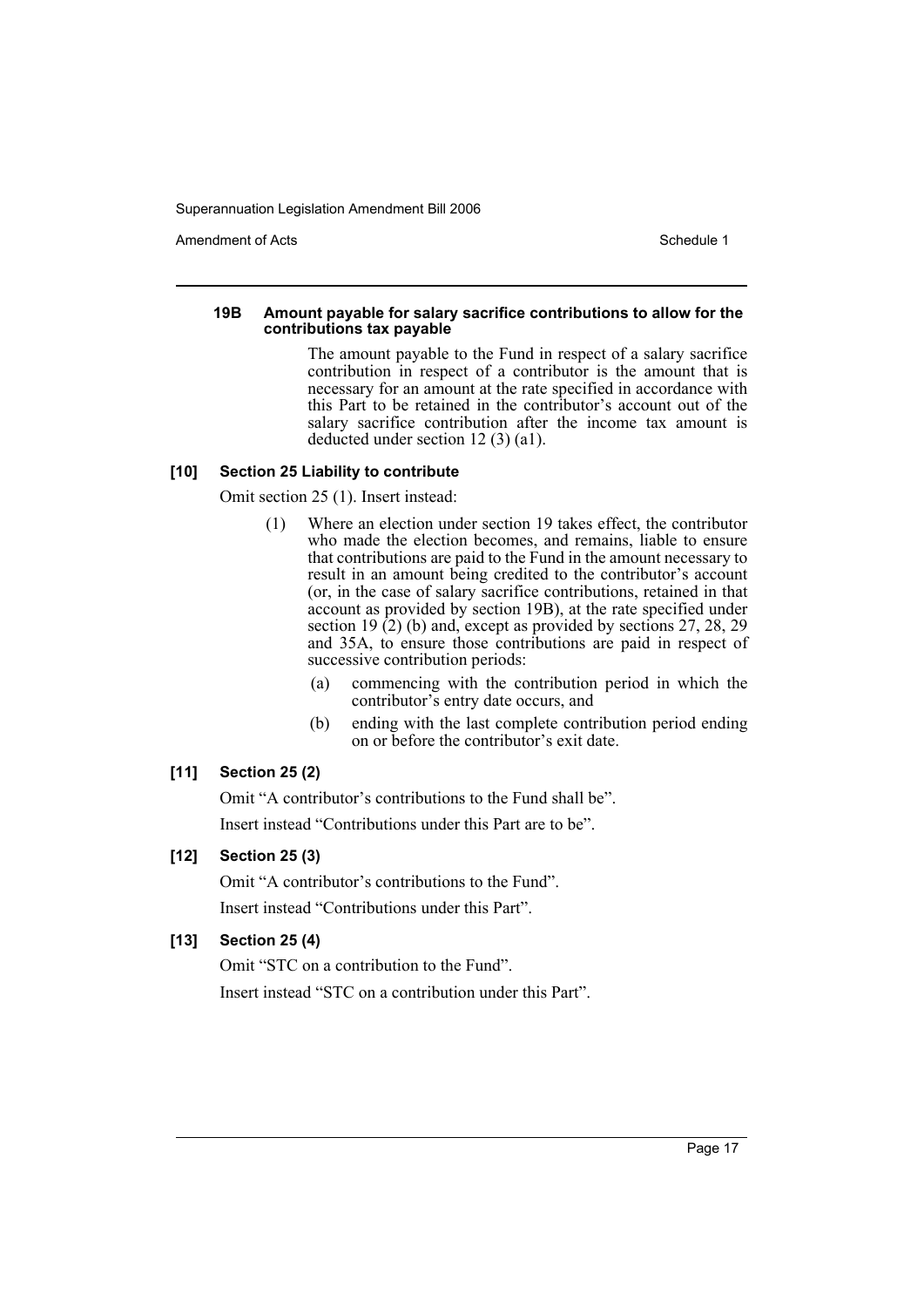Schedule 1 Amendment of Acts

### **[14] Section 25 (5A)**

Insert after section 25 (5):

(5A) An employer is not entitled to pay a salary sacrifice contribution to the Fund on behalf of an employee, and STC is not to accept a salary sacrifice contribution to the Fund on behalf of an employee, unless the employee is under 70 years of age.

#### **[15] Section 26 Salary basis for contributions**

Omit "A contributor's contributions to the Fund".

Insert instead "Employee contributions and salary sacrifice contributions in respect of a contributor".

#### **[16] Section 27 Variations of contribution rate**

Omit "per cent of the contributor's salary to be paid to the Fund" from section  $27(1)$ .

Insert instead "specified under section 19 (2) (b)".

### **[17] Section 27 (2) (b)**

Omit the paragraph. Insert instead:

(b) is to specify the varied rate per cent (being  $1, 2, 3, 4, 5, 6$ , 7, 8 or 9 per cent) of contributions to be credited to the contributor's account (or, in the case of salary sacrifice contributions, retained in that account as provided by section 19B), and

### **[18] Section 27 (3)**

Omit "the contributor's contribution to the Fund".

Insert instead "contributions payable under this Part".

### **[19] Section 27 (3)**

Omit "contributions to the Fund".

Insert instead "contributions payable under this Part".

### **[20] Section 27 (4)**

Omit "the contribution that the contributor is required to pay to the Fund". Insert instead "contributions payable under this Part".

### **[21] Section 27 (5)**

Omit "to the contributor". Insert instead "in respect of the contributor".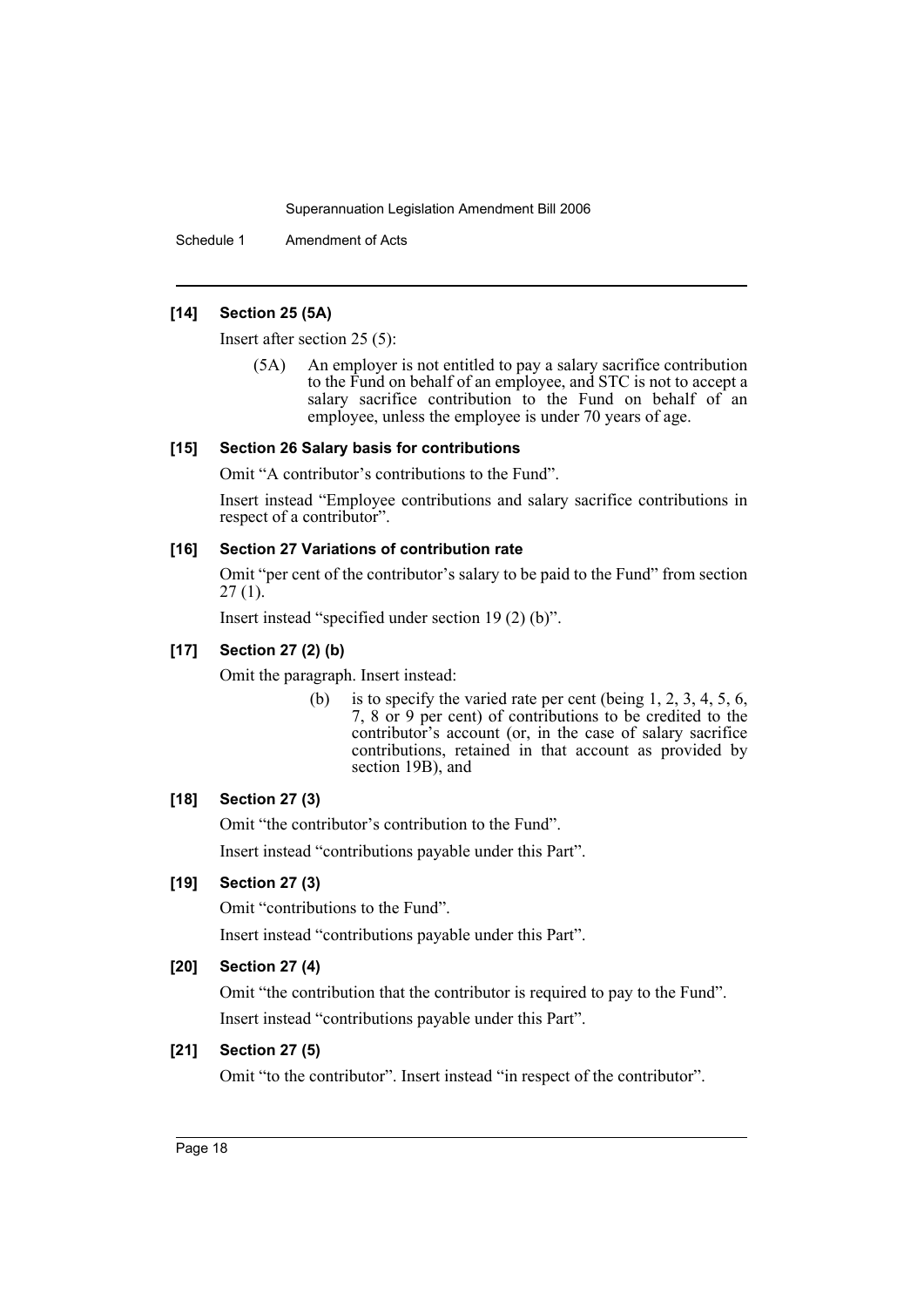Amendment of Acts **Amendment of Acts** Schedule 1

### **[22] Section 28**

Omit the section. Insert instead:

#### **28 Variations of contribution rate: hardship**

- (1) Despite section 27 (1), STC may, if it is satisfied that a continuation of contributions under this Part in respect of a contributor would result in financial hardship for the contributor, accept at any time an election under that subsection to reduce, as from a date determined by STC having regard to the circumstances of the contributor, the rate of contributions to be credited to the contributor's account (or, in the case of salary sacrifice contributions, retained in that account as provided by section 19B) under this Part.
- (2) Despite section 27 (1), an election referred to in subsection (1) may specify as the varied rate the rate of 0 per cent.
- (3) During a period when a rate of 0 per cent is in force, no contributions are payable under this Part.
- (4) After an election referred to in subsection (1) is accepted by STC, STC must refund any resulting excess of contributions paid to the Fund under this Part to the person who paid them, after the date determined by STC for commencement of the new rate.
- (5) STC's acceptance of an election for a rate of 0 per cent is to be given only for a limited period or periods.

#### **[23] Section 29 Contributions during leave without pay and other matters**

Omit "to make contributions to the Fund" wherever occurring (except section 29 (5)).

Insert instead "to make contributions to the Fund under this Part".

### **[24] Section 29 (4)**

Omit the subsection. Insert instead:

(4) A contributor liable to make contributions under subsection (2) or (3) is to pay to the Fund in accordance with directions given by STC such contributions as would have been, but for the contributor being on leave without pay, required to be paid under this Part if the contributor had continued to be paid salary by the employer during the contribution period or periods concerned at the rate at which the contributor would have been paid.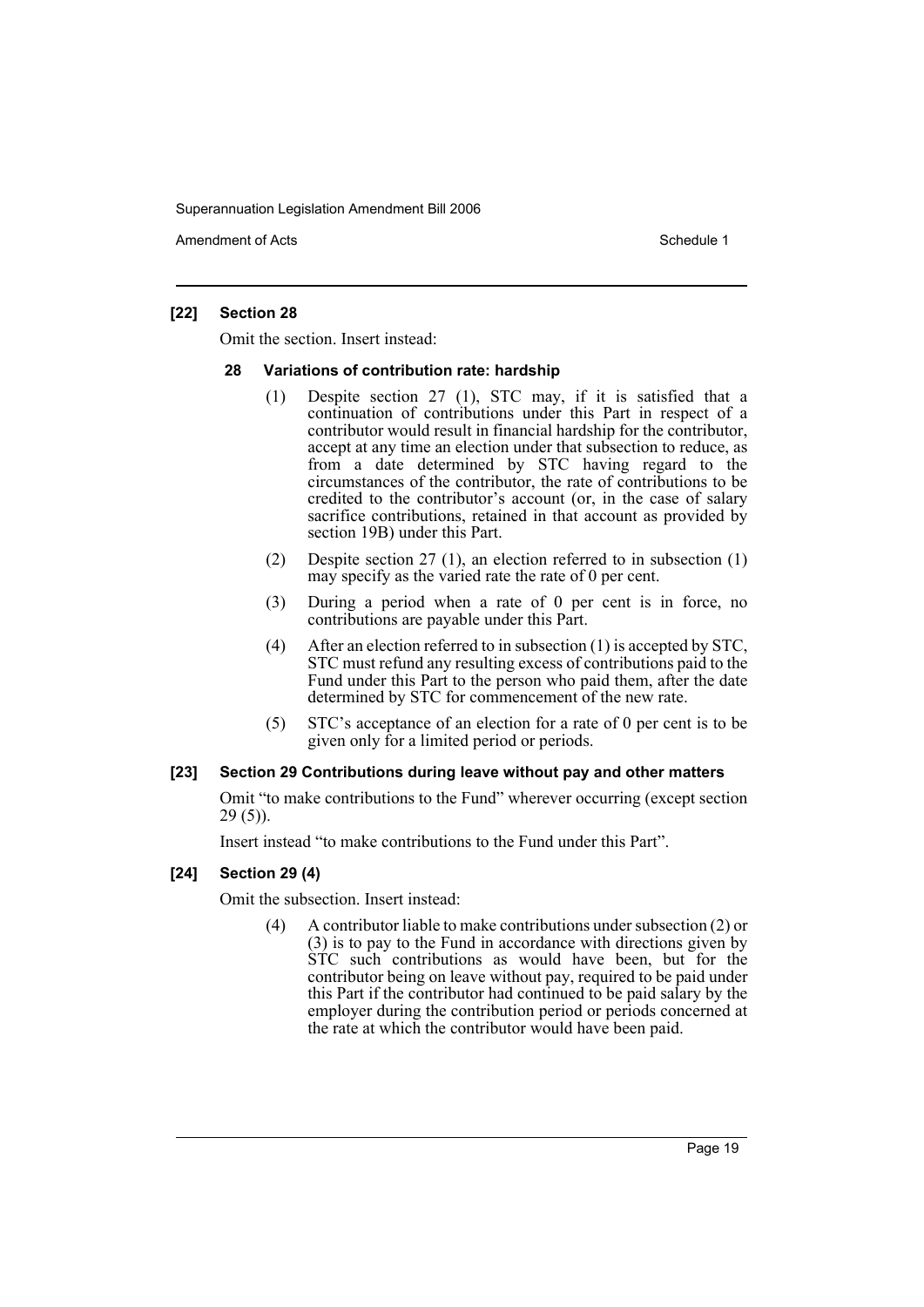Schedule 1 Amendment of Acts

#### **[25] Section 30 Resumption of contributions after break in employment**

Omit "to resume making contributions to the Fund" from section 30 (2). Insert instead "for the resumption of contributions under this Part".

### **[26] Section 30 (3) (b) and (c)**

Omit section 30 (3) (b). Insert instead:

- (b) the contributor is liable to make contributions to the Fund under this Part in respect of the intervening contribution period or periods, as if the contributor had been employed with the employer with whom the contributor has resumed employment for the duration of the intervening contribution period or periods, and
- (c) the employer with whom the contributor has resumed employment is liable to make contributions to the Fund under Part 4 in respect of the intervening contribution period or periods, as if the contributor had been employed with the employer for the duration of the intervening contribution period or periods.

#### **[27] Section 45A Power of STC to reduce benefits to offset certain tax liabilities**

Insert after section 45A (1):

(1AA) Subsection (1) does not apply to an income tax liability if an amount equal to the liability was deducted under section  $12(3)$ (a1) in respect of the liability.

#### **[28] Schedule 6 Savings and transitional provisions**

Insert at the end of clause 1 (1):

*Superannuation Legislation Amendment Act 2006*, but only to the extent to which it amends this Act

### **1.5 Superannuation Act 1916 No 28**

#### **[1] Section 3A Salary**

Insert after section 3A (1B):

(1C) Despite subsection (1), the regulations may provide that the salary of an employee or class of employees (other than an executive officer) for the purposes of this Act is to be determined in the manner prescribed by the regulations.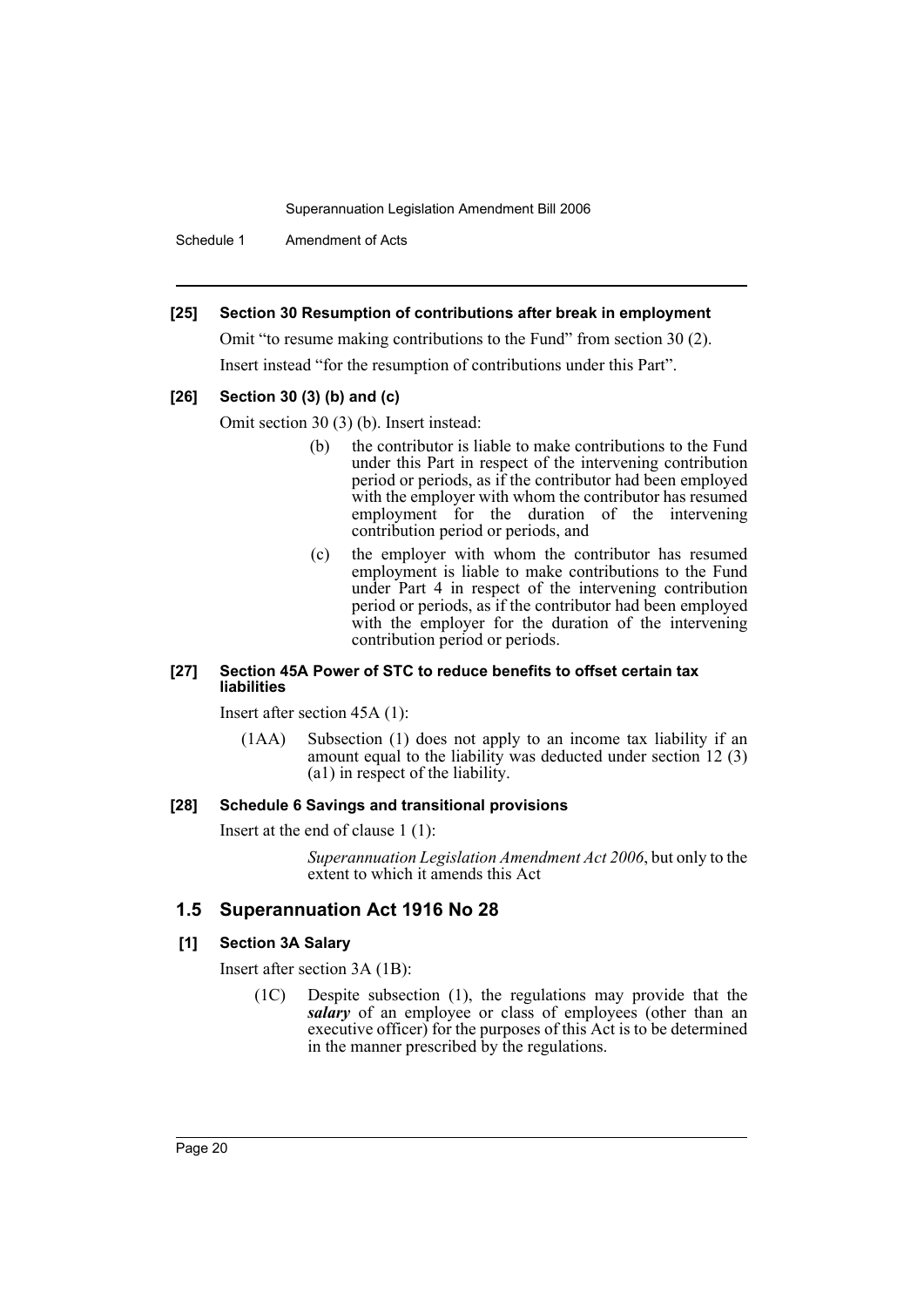Amendment of Acts **Schedule 1** and the set of Acts Schedule 1

- (1D) A regulation may be made under subsection (1C) only if the Minister and the Treasurer certify in writing that:
	- (a) there has been a change in the basis on which the remuneration of the employee or class of employees is determined, and
	- (b) the effect of that change is to change the basis of remuneration to an annualised one, and
	- (c) the effect of the regulation is not to reduce the benefits that would have accrued under this Act to the employee or class of employees, had there been no change in the basis of remuneration, and
	- (d) the making of the regulation and associated arrangements will not result in a greater financial cost to the Government than if the regulation and associated arrangements were not made.

#### **[2] Section 61RB Power of STC to adjust benefits to comply with certain Commonwealth standards relating to superannuation**

Omit ", by notice in writing given to STC before the pension starts to be paid, elect" from section 61RB $(2)$ .

Insert instead "elect, before the pension starts to be paid,".

#### **[3] Section 61RB (2) (d) and (6)**

Omit "and section 61RC" wherever occurring.

#### **[4] Section 61RB (3)**

Omit ", by notice in writing given to STC at any time before STC is required to take the action referred to in section 61RC  $(1)$ ,".

#### **[5] Section 61VA**

Insert after section 61V:

#### **61VA Nominating commencement date of pension**

- (1) Despite any other provision of this Act, the payment period of a pension under this Act to which a person is entitled to payment commences on:
	- (a) if a date is nominated in accordance with this section—the date so nominated, or
	- (b) in any other case—the default date.
- (2) A person who is, or is to be, entitled to be paid a pension under this Act may, by notice in writing served on STC, nominate the